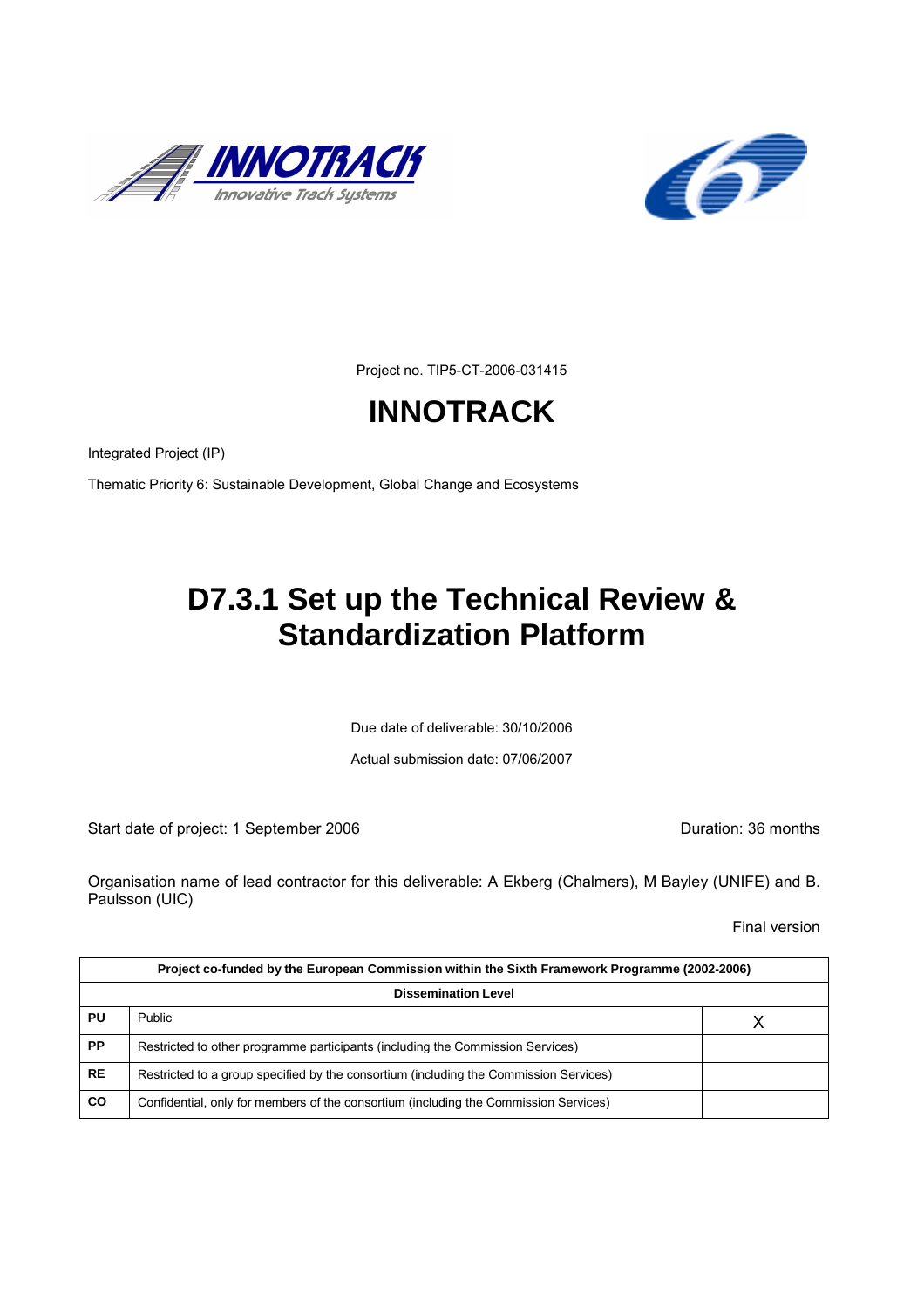Table of Contents

| 1. Planning report to set up a Technical Review and Standardisation Platform |  |  |  |  |  |  |  |  |  |  |
|------------------------------------------------------------------------------|--|--|--|--|--|--|--|--|--|--|
|                                                                              |  |  |  |  |  |  |  |  |  |  |
|                                                                              |  |  |  |  |  |  |  |  |  |  |
|                                                                              |  |  |  |  |  |  |  |  |  |  |
|                                                                              |  |  |  |  |  |  |  |  |  |  |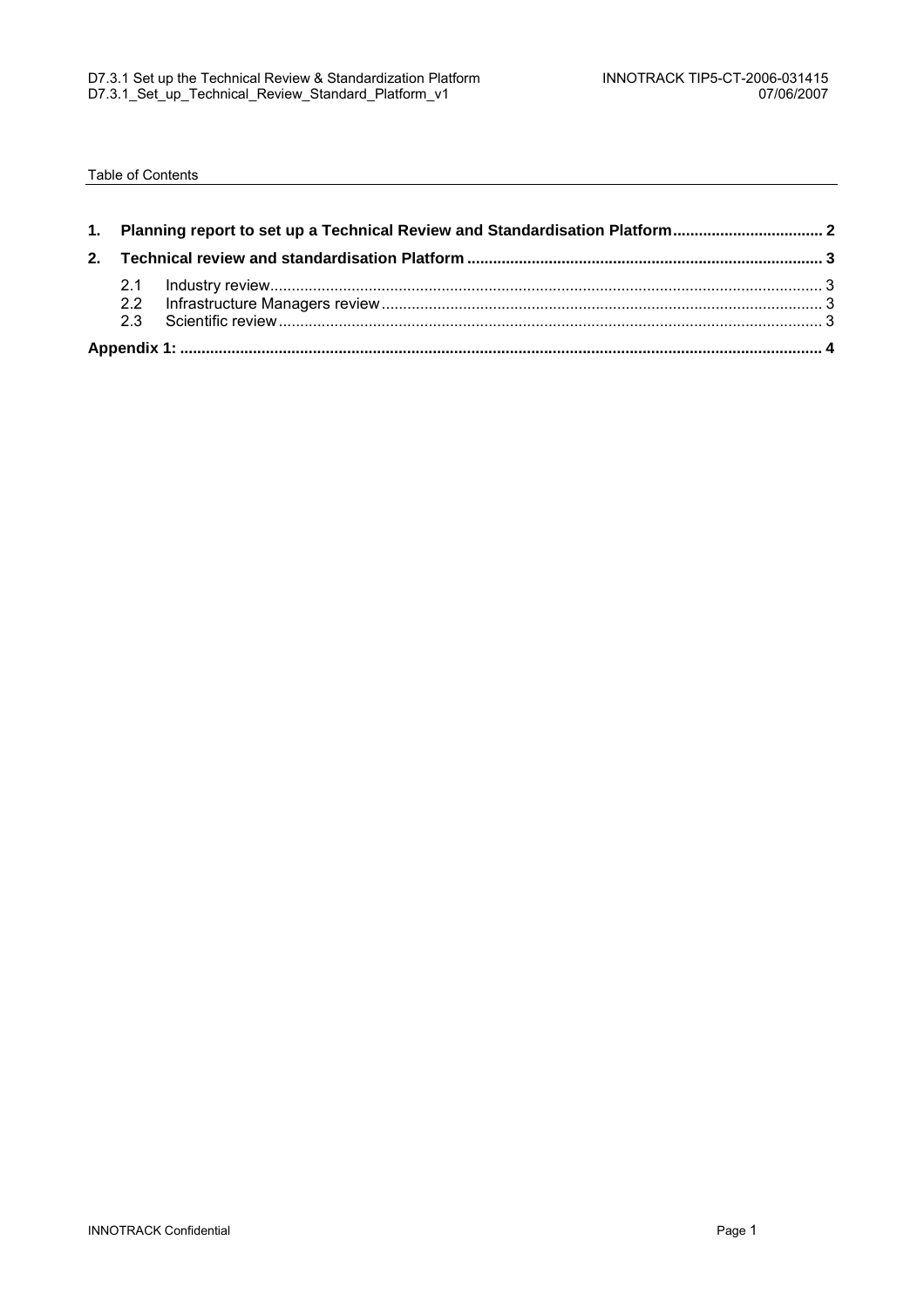### 1. Planning report to set up a Technical Review and Standardisation Platform

INNOTRACK will produce innovations in the form of products, processes and methodologies of which many will be very close to the market. Therefore it is expected that the project results will be exploited proportionately fast by the partners and implemented reasonably quickly within the railways. For this to occur, project results must be reviewed and scrutinised by the experts from industry, railways (infrastructure managers) and the scientific community. Hence the result must be of high quality to be accepted by the end users.

To obtain these aims, reviewing results, especially deliverables, is important.

The different aspects are described in chapter 2.

The review work is not dependent on the normal quality assurance, as done in the SPs. It is a second opinion from a neutral part in order to guarantee the high quality of the deliverables.

The persons chosen for the reviewing are well-known professionals from the area at hand, and are not involved in INNOTRACK.

In Annex 1 the present list is attached. It has to be pointed out that the deliverable and Milestone list is a living document. Therefore the version of the attached list is V15. The last version can always be found on the INNOTRACK internal website.

In October 2007 there will be a workshop where implementations will be discussed. The background of this is to avoid difficulties for the end users to implement the INNOTRACK results. Today railways and industries are slimed organisations with limited resources to implement the results.

Examples of difficulties are:

- Language is a problem, especially among track end users. This together with the fact that all results from INNOTRACK will be written in English has to be considered.
- The results of the deliverable are often presented in the form of scientific reports. The scientific reports are very seldom possible to implement directly. Therefore efforts have to be made to help the end users to implement the result or at least to make it easier.
- A lot of the results do not provide any effect until implemented in standards. Therefore the question how this has to be carried out has to be considered. It can be solved in different ways.

UIC, UNIFE and EFRTC have through their networks a unique possibility to handle these questions in a professional way.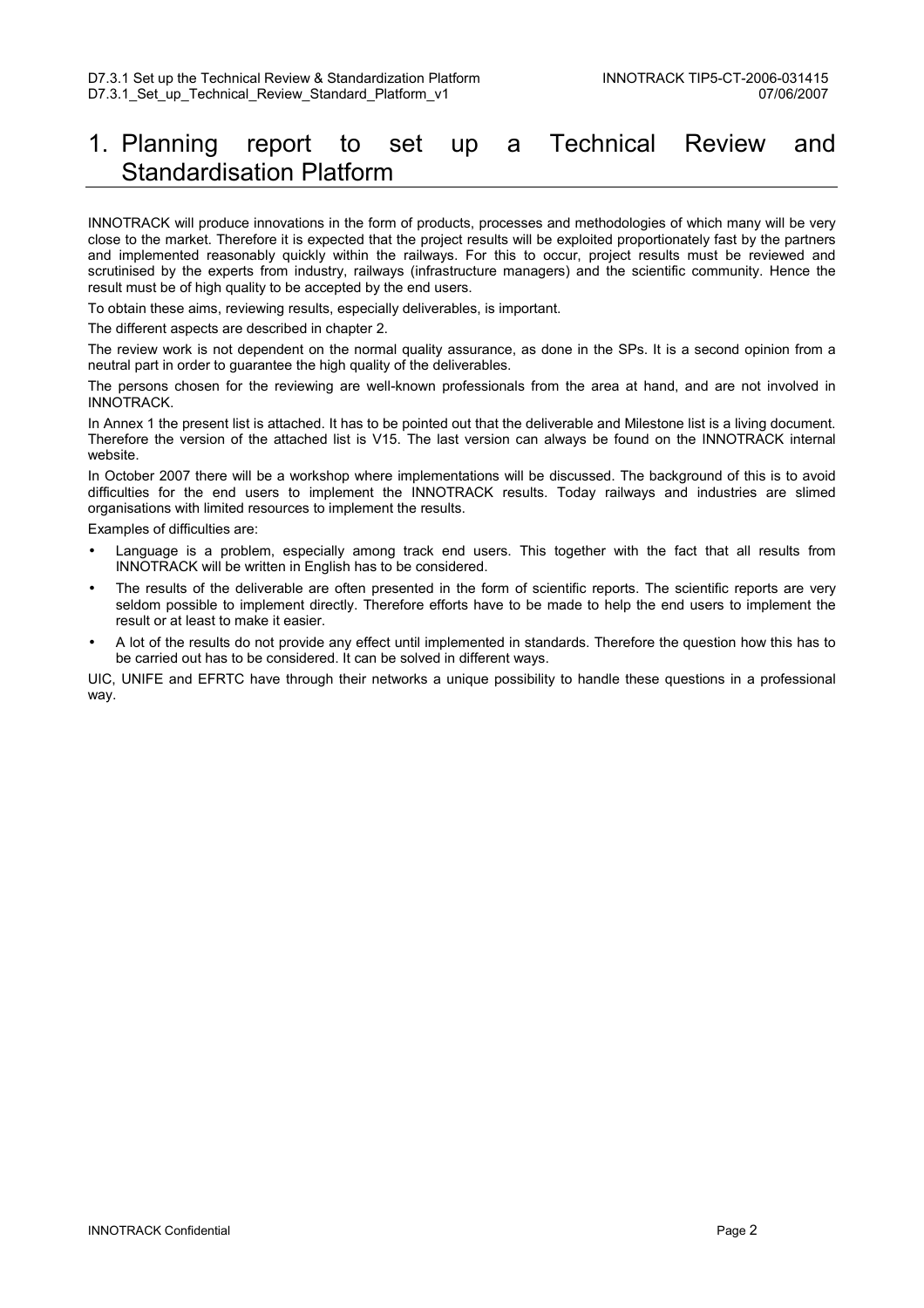### 2. Technical review and standardisation Platform

#### 2.1 Industry review

The industry review will be performed by experts drawn from UNIFE infrastructure member companies. Reviewers will be appointed via recommendation from UNIFE's infrastructure committee, UNIRAILINFRA and (where possible) will come from companies external to the project. In the case where no suitable external company exists (noting that a majority of Unirailinfra companies are involved in the project) or where the content of the deliverable is deemed sensitive, the reviewer will be chosen from a project partner that is independent of the work package under review.

The industry review will ensure the deliverables are in accordance with the appropriate standards and industry norms and meet the stated objectives in the work package description.

In addition, the involvement of topical groups and technical committees will be sought where aspects of a deliverable go beyond the scope of UNIRAILINFRA. The ERA Infrastructure Mirror Group within UNIFE will be responsible for the review of the deliverables identified as being in possible conflict with the TSI. While the deliverables will not be made to conform to the TSI for acceptance, the review process will serve as a link between the INNOTRACK project and the European Railway Agency. The ERA Infra MG will have the opportunity to make recommendations to INNOTRACK on adopting common approaches with the TSI.

### 2.2 Infrastructure Managers review

In the railways there are several experts who are experts in the different areas in INNOTRACK. Many of them are in the Track Expert Group within UIC. Some of them are mentioned on page 170 in the Description of Work (DoW). Most people mentioned there will review deliverables. This will enhance the quality of the deliverables. Some important deliverables will be reviewed by more than one person.

UIC will handle the practical questions while the SP-leaders will take care of the comments. The comments will be presented in a written form on a standard template available on the website.

### 2.3 Scientific review

Many deliverables are of a scientific nature. In addition for some deliverables, it has to be assured that drawn conclusions are founded on a scientific basis. These deliverables are selected for review by well-known researchers in the area at hand.

As for Industry and Infrastructure review, comments will be given in written form on a standard template. The traditional approach in scientific peer review is that the reviewer is anonymous. Since this is, due to practical reasons, hard to maintain in INNOTRACK, reviewers will instead be instructed that they are free to leave additional comments, orally or written, to the scientific coordinator or the project leader. These comments will be treated as confidential.

Responsible for the scientific review is PhDPD A Ekberg, Chalmers University, Gothenburg, Sweden.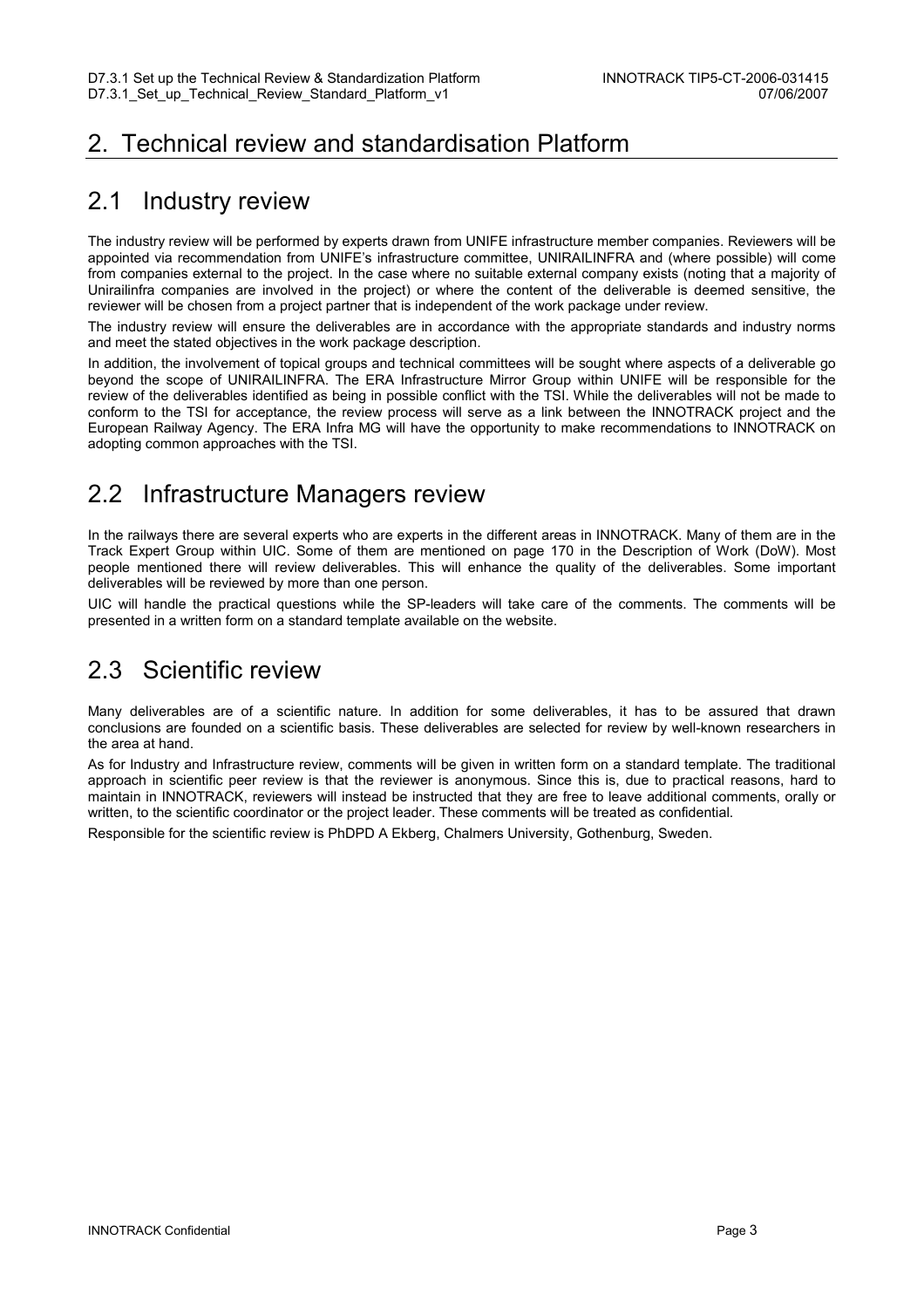### Appendix 1:

Here the Deliverable list is inserted.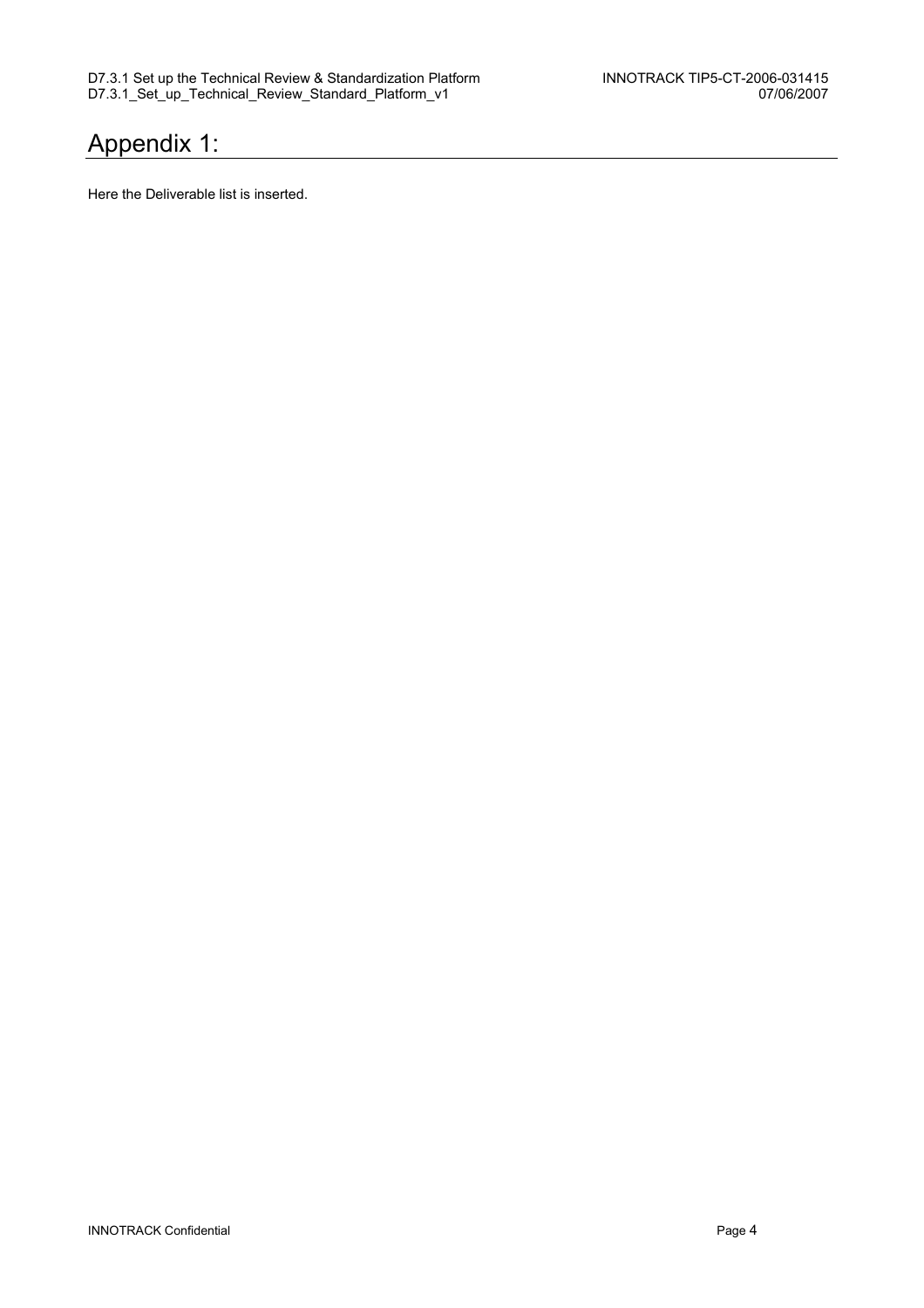#### 07/06/2007 D7.3.1\_Set\_up\_Technical\_Review\_Standard\_Platform\_v1 07/06/2007

|                    |                                                                                                                                              |                 |                                    |                        |                  |                     |                 |                      |                                  | <b>Deadli</b><br>ne |                          |                   |                                   |
|--------------------|----------------------------------------------------------------------------------------------------------------------------------------------|-----------------|------------------------------------|------------------------|------------------|---------------------|-----------------|----------------------|----------------------------------|---------------------|--------------------------|-------------------|-----------------------------------|
|                    |                                                                                                                                              | Lead            |                                    | To be                  |                  |                     |                 |                      |                                  | warni               |                          |                   |                                   |
| $N^{\circ}$        | <b>Title</b>                                                                                                                                 | particip<br>ant | Responsible<br>person              | review<br>ed?          | <b>Reviewer</b>  | commen<br>ts?       | <b>Usertype</b> | Date of<br>delivery  | Month of $ $ ng (for<br>delivery | EC)                 | Appr<br>oval             | Sent to<br>the EC | Comments                          |
|                    | Project management<br>plans and quality                                                                                                      |                 |                                    |                        |                  |                     | Project         | November             |                                  |                     |                          | March             |                                   |
| <b>D0.1</b>        | assurance                                                                                                                                    | <b>ART</b>      | Sara Skogsäter                     | No                     |                  |                     |                 | 30, 2006             | M <sub>3</sub>                   | $D-0$               | Y                        | 20, 2007          |                                   |
| <b>D0.2</b>        | <b>Annual Project Reports</b><br>including Financial<br>summary report for the<br>1st project year                                           | UIC/AR          | Björn Paulsson<br>/ Saule Railaite | <b>No</b>              |                  |                     | External        | August 31,<br>2007   | M12                              |                     | $\blacksquare$           |                   |                                   |
| D1.1.1             | Database of<br>representative vehicle<br>types and characteristics<br>from participant<br>countries                                          | <b>RSSB</b>     | Andrew<br>Jablonski                | No                     |                  | SPs 2, 3<br>& 4     | <b>SP</b>       | December<br>31, 2006 | M4                               | $D-0$               | Y                        | May 23,<br>2007   |                                   |
| D1.1.2             | Database of generic<br>vehicle types                                                                                                         | <b>RSSB</b>     | Andrew<br>Jablonski                | No                     |                  | SPs 2, 3<br>& 4     | <b>SP</b>       | March 31,<br>2007    | M7                               | $D-0$               | $\blacksquare$           |                   | Planned for<br>mid July 2007      |
| D1.1.3             | Final output datasets of<br>vehicle characteristics<br>for use in determining<br>vehicle track forces                                        | <b>RSSB</b>     | Andrew<br>Jablonski                | No                     |                  | SPs 2, 3<br>& 4     | Project         | May 31,<br>2007      | M <sub>9</sub>                   | $D-0$               | $\sim$                   |                   | Planned for<br>mid August<br>2007 |
| D1.2.1             | Standardised method for<br>converting measured<br>track data into segments<br>for "virtual tracks"                                           | DB              | Julian Stow                        | Yes,<br>scientif<br>ic | Stefano Bruni    |                     | <b>SP</b>       | November<br>30, 2006 | M <sub>3</sub>                   | $D-0$               | Y                        | June 1,<br>2007   |                                   |
| D1.2.2             | Populated database of<br>track segment<br>characteristics for<br>General modelling for<br>design and LCC and<br>Specific problem<br>segments | DB              | <b>Burchard Ripke</b>              | No                     |                  | SPs 2, 3<br>8, 4, 6 | <b>SP</b>       | April 30,<br>2007    | M8                               | $D-0$               | $\blacksquare$           |                   | Planned for<br>end July 2007      |
|                    | Definition of track                                                                                                                          |                 |                                    | Yes,                   |                  |                     |                 |                      |                                  |                     |                          |                   | Planned for                       |
| D <sub>1.2.3</sub> | irregularities promoting<br>degradation and failure                                                                                          | <b>DB</b>       | <b>Burchard Ripke</b>              | scientif<br>ic         | Harry<br>Tournay |                     | Project         | June 30.<br>2007     | M10                              | $D-0$               | $\overline{\phantom{0}}$ |                   | end August<br>2007                |
|                    | Method for combining                                                                                                                         |                 |                                    | Yes,                   |                  |                     |                 |                      |                                  |                     |                          |                   |                                   |
|                    | track irregularities with                                                                                                                    |                 |                                    | scientif               |                  |                     | <b>SP</b>       | August 31,           |                                  |                     |                          |                   | Planned for                       |
| D1.2.4             | "virtual tracks"                                                                                                                             | DB              | <b>Burchard Ripke</b>              | ic                     | Stefano Bruni    |                     |                 | 2007                 | M12                              |                     | $\blacksquare$           |                   | end July 2007                     |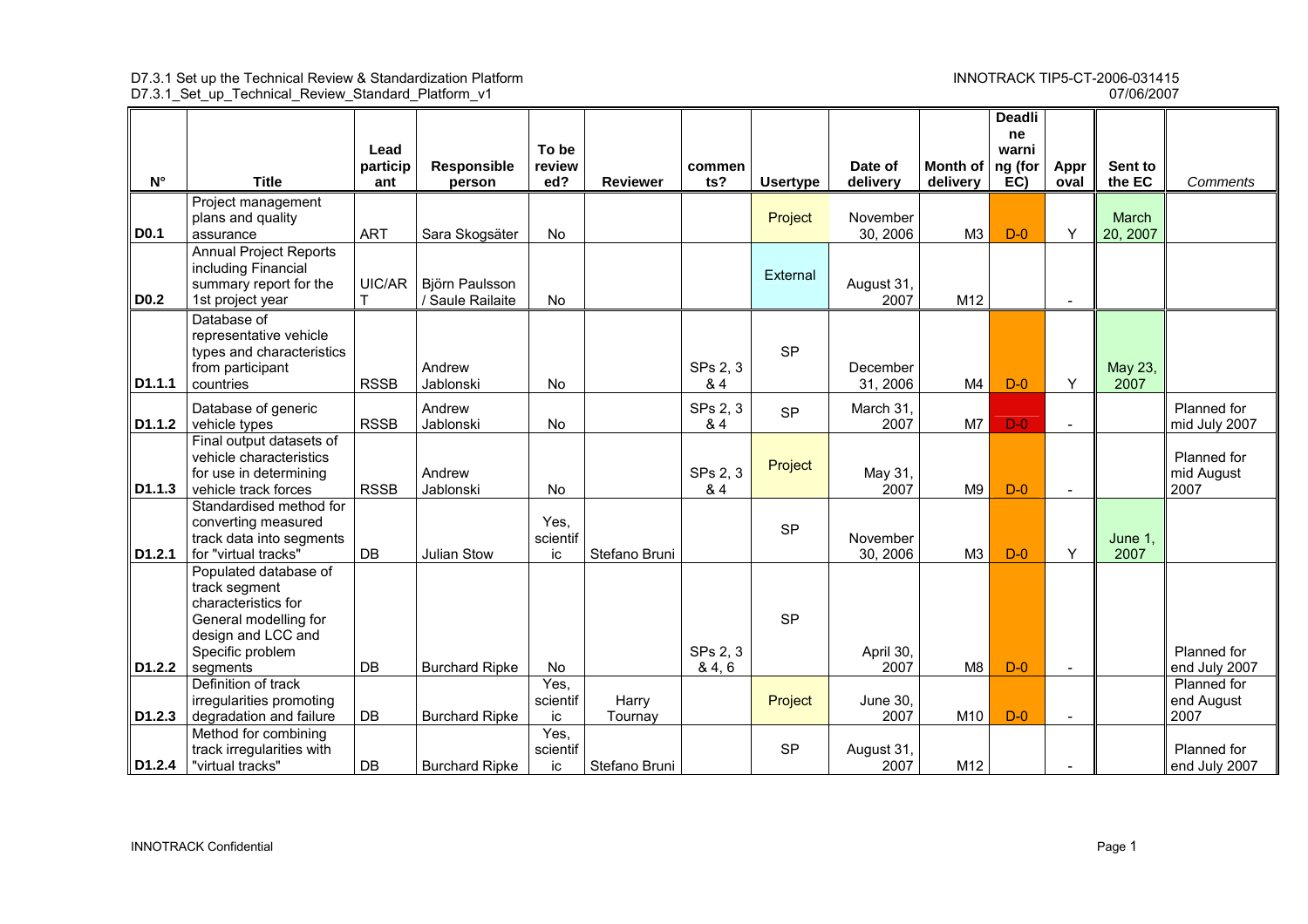D7.3.1\_Set\_up\_Technical\_Review\_Standard\_Platform\_v1 07/06/2007

| D <sub>1.3.1</sub>  | Interim report on root<br>causes of problem<br>conditions and priorities<br>for innovation                | <b>NR</b>                 | John<br>Amoore/Mark<br>Dembosky | Yes,<br>railway<br>s.                 | Rudolf<br>Schilder<br>Harry<br>Tournay,<br>David Ventry |                                 | Project   | August 31,<br>2007   | M12            |       |                          |                 | Interim report<br>August 2007                             |
|---------------------|-----------------------------------------------------------------------------------------------------------|---------------------------|---------------------------------|---------------------------------------|---------------------------------------------------------|---------------------------------|-----------|----------------------|----------------|-------|--------------------------|-----------------|-----------------------------------------------------------|
| D <sub>1.4.1</sub>  | Publication of detailed<br>framework for<br>information and data<br>collection                            | <b>UNI</b><br><b>BHAM</b> | <b>Clive Roberts</b>            | No                                    |                                                         | All SPs                         | Project   | February<br>28, 2007 | M <sub>6</sub> | $D-0$ | Y                        | June 1,<br>2007 |                                                           |
| D <sub>1.4.2</sub>  | Database of models and<br>list of potential model<br>gaps                                                 | <b>UNI</b><br><b>BHAM</b> | <b>Clive Roberts</b>            | <b>No</b>                             |                                                         | All SPs                         | Project   | August 31,<br>2007   | M12            |       |                          |                 | Planned for in<br>August 2007                             |
| D <sub>1.4.3</sub>  | Process for the linking of<br>modelling tools                                                             | UNI<br><b>BHAM</b>        | <b>Clive Roberts</b>            | No                                    |                                                         | All SPs                         | Project   | February<br>29, 2008 | M18            |       |                          |                 |                                                           |
| D <sub>2.1.1</sub>  | Preliminary report and<br>database on the track<br>assessment of<br>experimental sites                    | UniKarl                   | Gerhardt Huber                  | <b>No</b>                             |                                                         | SP <sub>1</sub><br>SP4,<br>SP6? | <b>SP</b> | February<br>29, 2008 | M18            |       | $\overline{\phantom{a}}$ |                 |                                                           |
| D2.1.2              | Adaptated<br>"Portancemeter" for track<br>structure stiffness<br>measurement on existing<br>tracks        | <b>LCPC</b>               | <b>Alain Quibel</b>             | Yes.<br>scientif<br>ic                | Andres<br>Gomes<br>Correia                              |                                 | <b>SP</b> | August 31,<br>2007   | M12            |       |                          |                 | Planed for end<br>of August 2007                          |
| D <sub>2.1.3</sub>  | 1st phase report on the<br>numerical modelling of<br>the poor site                                        | CTU                       | Leos Hornicek                   | Yes,<br>scientif<br>ic                | Steinar<br>Nordahl                                      |                                 | <b>SP</b> | February<br>29, 2008 | M18            |       |                          |                 |                                                           |
| D <sub>2</sub> .2.1 | State of the art report on<br>soil improvement<br>methods and<br>experiences                              | <b>CD</b>                 | Petr Jasansky                   | Yes,<br>scientif<br>ic                | Göran Holm                                              |                                 | <b>SP</b> | August 31,<br>2007   | M12            |       |                          |                 | Planed for end<br>of August 2007                          |
| D <sub>2</sub> .2.2 | Validation methodology<br>and criteria for<br>evaluation of subgrade<br>enhancements                      | <b>ADIF</b>               | Miguel<br>Rodriguez             | Yes,<br>railway<br>s                  | Antonio<br>Lozano                                       |                                 | <b>SP</b> | August 31,<br>2007   | M12            |       | $\overline{\phantom{a}}$ |                 | Combine with<br>D2.3.1, draft for<br>review as<br>planned |
| D <sub>2</sub> .3.1 | Validation methodology<br>and criteria for<br>evaluations of<br>superstructure<br>innovations             | <b>SNCF</b>               | Laurent Schmitt                 | Yes,<br>railway<br>s                  | Antonio<br>Lozano                                       |                                 | <b>SP</b> | August 31,<br>2007   | M12            |       | $\overline{a}$           |                 | Combine with<br>D2.2.2, draft for<br>review as<br>planned |
|                     | Optimised design of a<br>steel-concrete-steel track<br>form to provide<br>D2.3.2   consistent support for | Corus                     | Jay Jaiswal                     | Yes,<br>scientif<br>ic and<br>railway | Hohnecker +<br>railway                                  |                                 | Project   | February<br>29, 2008 | M18            |       | $\blacksquare$           |                 | Combine with<br>D <sub>2</sub> .3.3                       |

07/06/2007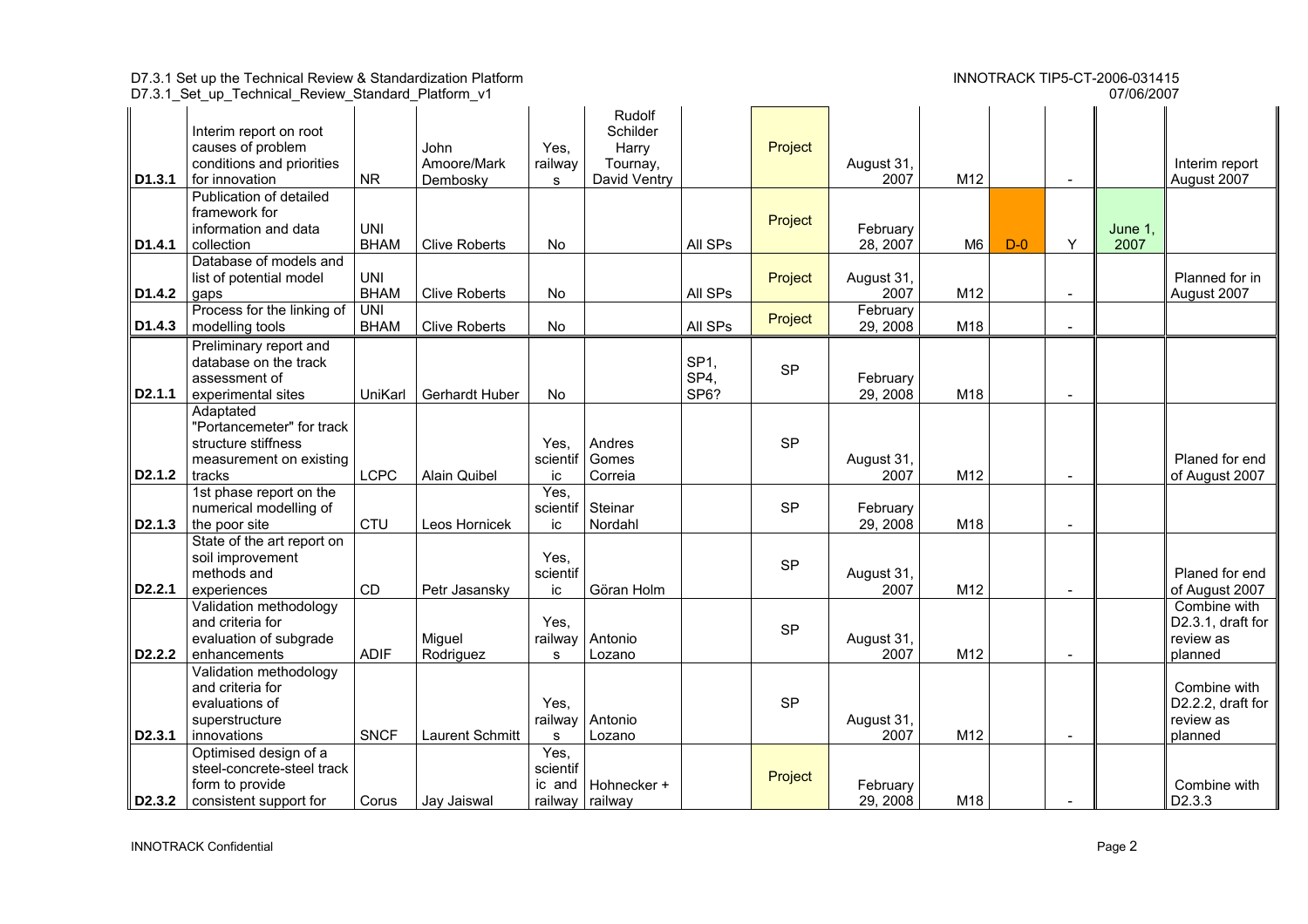| 07/06/2007<br>D7.3.1_Set_up_Technical_Review_Standard_Platform_v1 |                                                                                                                                     |                           |                            |                                                     |                                  |                                      |           |                      |     |       |                          |  |                                     |
|-------------------------------------------------------------------|-------------------------------------------------------------------------------------------------------------------------------------|---------------------------|----------------------------|-----------------------------------------------------|----------------------------------|--------------------------------------|-----------|----------------------|-----|-------|--------------------------|--|-------------------------------------|
|                                                                   | low maintenance<br>operation based on<br>modelling and laboratory<br>testing                                                        |                           |                            | s                                                   |                                  |                                      |           |                      |     |       |                          |  |                                     |
| D <sub>2</sub> .3.3                                               | Design and Manufacture<br>of BBEST slab track<br>components                                                                         | <b>BBRP</b>               | <b>Neil Andrews</b>        | Yes,<br>scientif<br>ic and<br>s                     | railway   Hohnecker +<br>railway |                                      | Project   | February<br>29, 2008 | M18 |       | $\blacksquare$           |  | Combine with<br>D2.3.2              |
| D3.1.1                                                            | Definition of key<br>parameters and<br>constraints in<br>optimisation of S&C                                                        | DB                        | Wolfgang<br>Groenlund      | Yes,<br>railway<br>s                                | Rudolf<br>Schilder               |                                      | Project   | May 31,<br>2007      | M9  | $D-0$ | $\overline{a}$           |  | planned for mid<br><b>July 2007</b> |
| D3.1.2                                                            | First report on Cost<br>drivers for goal-directed<br>innovations                                                                    | DB                        | Nicole<br>Kumpfmüller      | No                                                  |                                  | <b>IMs</b>                           | Project   | February<br>29, 2008 | M18 |       | $\overline{\phantom{a}}$ |  |                                     |
| D3.2.1                                                            | Definition of acceptable<br>RAMS and LCC for<br>DLD's for several track<br>categories and<br>comparison with<br>available solutions | ConTraf Roland<br>fic     | Baensch                    | No                                                  |                                  | IMs                                  | Project   | November<br>30, 2007 | M15 |       |                          |  |                                     |
| D3.3.1                                                            | List of key parameters                                                                                                              | <b>UNI</b><br><b>BHAM</b> | <b>Clive Roberts</b>       | Yes,<br>railway<br>s                                | <b>Uday Kumar</b>                | IMs,<br>Industry                     | Project   | May 31,<br>2007      | M9  | $D-0$ | $\blacksquare$           |  | planned for mid<br><b>July 2007</b> |
| D3.3.2                                                            | Available Sensors for<br>railway environments for<br>condition monitoring                                                           | <b>UNI</b><br><b>BHAM</b> | <b>Clive Roberts</b>       | Yes,<br>industr                                     | Jay to<br>suggest                |                                      | Project   | November<br>30, 2007 | M15 |       |                          |  |                                     |
| D3.3.3                                                            | Requirements and<br>functional description for<br>S&C monitoring                                                                    | <b>UNI</b><br><b>BHAM</b> | <b>Clive Roberts</b>       | Yes,<br>railway<br>s and<br>industr<br>$\mathbf{v}$ | Jan Mys                          |                                      | Project   | February<br>29, 2008 | M18 |       |                          |  |                                     |
| D4.1.1                                                            | A database for actual<br>and new, innovative<br>rail/joints                                                                         | <b>VAS</b>                | Christian Tapp             | No                                                  |                                  | SP <sub>1</sub>                      | <b>SP</b> | February<br>29, 2008 | M18 |       | $\blacksquare$           |  |                                     |
|                                                                   | Interim rail degradation<br>$\vert$ D4.1.2 $\vert$ algorithms                                                                       | Corus                     | Jay Jaiswal/Rob<br>Carroll | No                                                  |                                  | Yes,<br>scientific<br>and<br>railway | Project   | February<br>29, 2008 | M18 |       | $\blacksquare$           |  |                                     |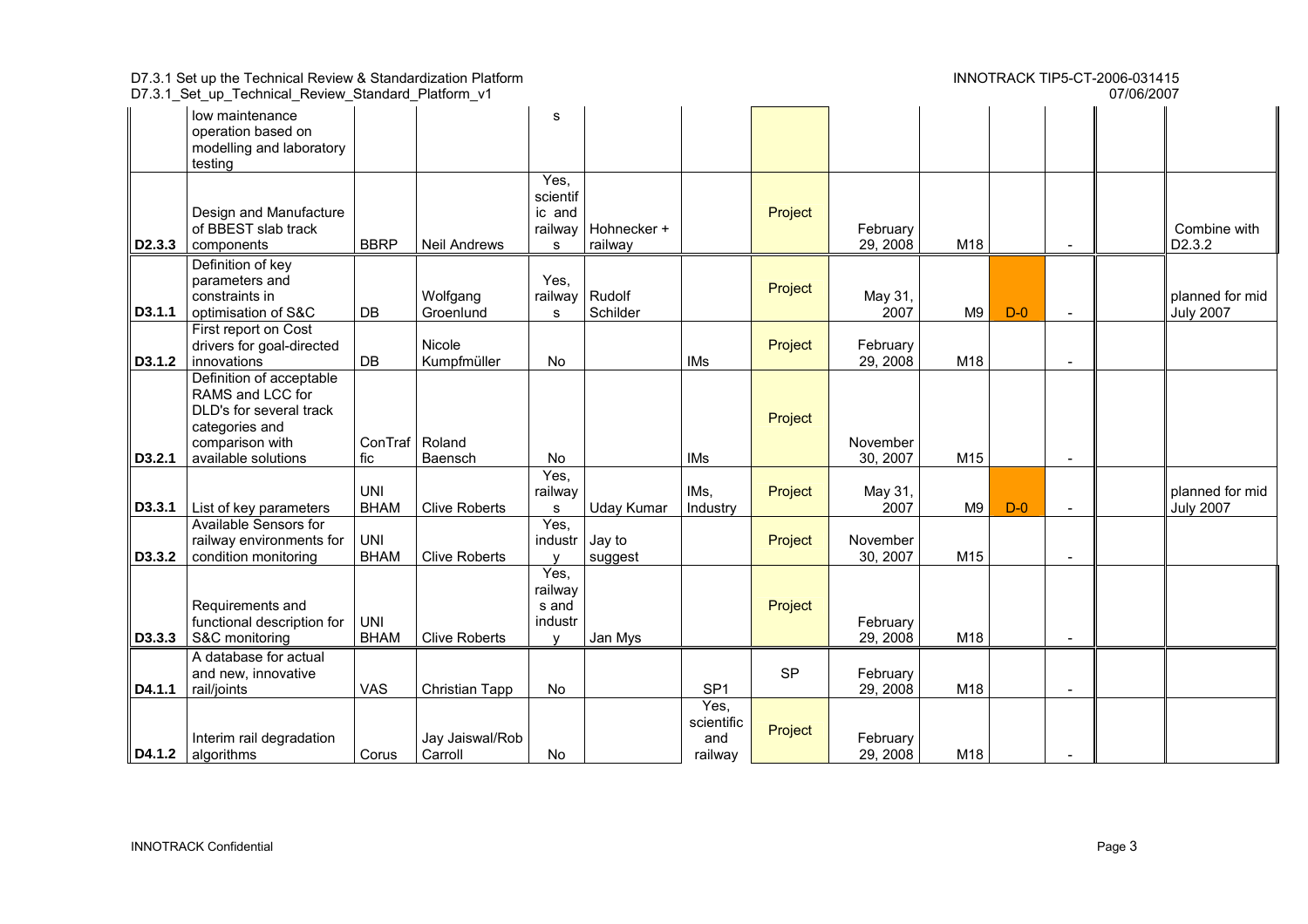07/06/2007

|        | D7.3.1_Set_up_Technical_Review_Standard_Platform_v1                                                                                           |                     |                                  |                                 |                                          |    |           |                      |                 |       |                          | 07/06/2007 |                                                       |
|--------|-----------------------------------------------------------------------------------------------------------------------------------------------|---------------------|----------------------------------|---------------------------------|------------------------------------------|----|-----------|----------------------|-----------------|-------|--------------------------|------------|-------------------------------------------------------|
| D4.1.3 | Interim guidelines on the<br>selection of rail grades                                                                                         | Corus<br><b>VAS</b> | Jay<br>Jaiswal/Peter<br>Pointner | Yes                             | Robert<br>Nemethy,<br>Rudolf<br>Schilder |    | Project   | February<br>29, 2008 | M18             |       |                          |            |                                                       |
| D4.2.1 | Estimations of the<br>influence of rail/joint<br>degradation on<br>operational loads and<br>subsequent<br>deterioration. Tentative<br>report. | <b>BV</b>           | Anders Ekberg                    | Yes.<br>scientif<br>ic          | Robert<br>Froehling                      |    | Project   | August 31,<br>2007   | M <sub>12</sub> |       | $\overline{\phantom{a}}$ |            | delivered                                             |
| D4.2.2 | Interim report on<br>"Minimum Action" rules<br>for selected defect types                                                                      | Corus               | Jay Jaiswal                      | Yes,<br>railway                 | <b>Ekkehard Lay</b>                      |    | <b>SP</b> | August 31,<br>2007   | M12             |       |                          |            | Ready draft<br>version for<br>review for July<br>07   |
| D4.3.1 | Initial definition of<br>conditions for testing<br>matrix of rail steels and<br>welds                                                         | DB                  | Detlev Ullrich                   | No                              |                                          | No | <b>SP</b> | August 31,<br>2007   | M12             |       |                          |            | delivered                                             |
| D4.3.2 | Characterisation of<br>microstructural changes<br>in surface and sub-<br>surface layers with traffic                                          | Corus               | Jay Jaiswal/Rob  <br>Carroll     | Yes,<br>scientif   Birger<br>ic | Karlsson                                 |    | Project   | August 31,<br>2007   | M12             |       |                          |            | Ready draft<br>version for<br>review for July<br>07   |
| D4.3.3 | Test results of first test<br>rig measurements                                                                                                | DB                  | Detlev Ullrich                   | <b>No</b>                       |                                          | No | Project   | February<br>29, 2008 | M18             |       |                          |            |                                                       |
| D4.4.1 | Assessment of rail<br>inspection technologies<br>in terms of industrial<br>ripeness                                                           | <b>NR</b>           | John Amoore                      | Yes,<br>railway                 | Michael Luke                             |    | Project   | August 31,<br>2007   | M12             |       |                          |            | Ready draft<br>version for<br>review early<br>July 07 |
| D4.4.2 | Operational evaluation of<br>a multifunctional<br>inspection equipment<br>(internal and external<br>status of the rail)                       | <b>SNCF</b>         | Louis Girardi                    | Yes,<br>railway                 | Gerard<br>Presle                         |    | Project   | February<br>29, 2008 | M18             |       | $\blacksquare$           |            |                                                       |
| D4.5.1 | Overview of existing rail<br>grinding strategies and<br>new and optimised<br>approaches for Europe                                            | SPENO               | Wolfgang<br>Schöch               | No                              |                                          | No | Project   | August 31,<br>2007   | M12             |       |                          |            | As planned<br>(mid August)                            |
| D4.6.1 | Report on the influence<br>of the working<br>procedures on the<br>formation and shape of<br>the HAZ                                           | Goldsc<br>hmidt     | Henri Cohrt                      | Yes,<br>weldin<br>g<br>expert   | Kurt<br>Demeerssem<br>an                 |    | <b>SP</b> | May 31,<br>2007      | M9              | $D-0$ |                          |            | delivered                                             |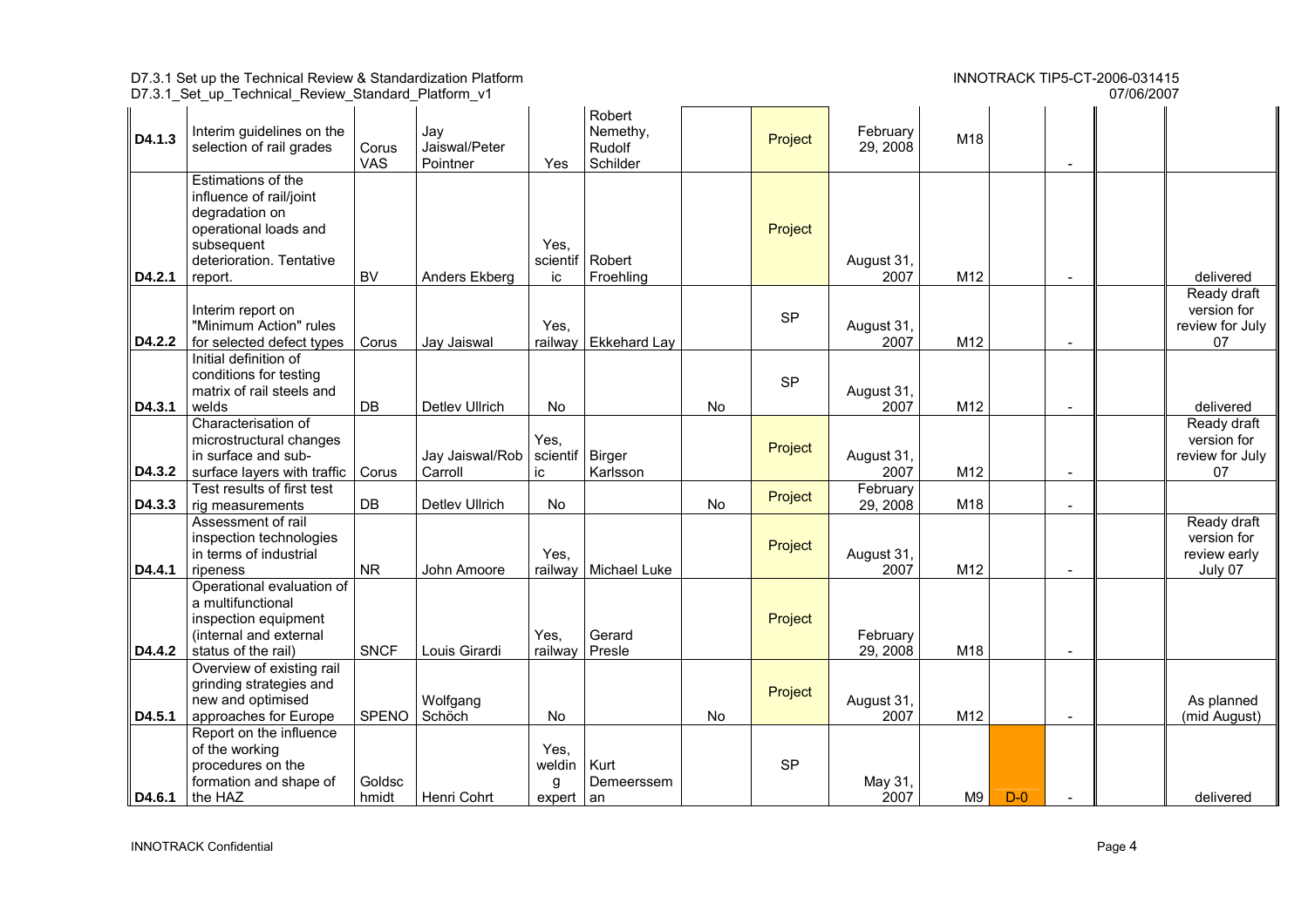|        | D7.3.1_Set_up_Technical_Review_Standard_Platform_v1                                                                                                                                                                                                        |                          |                                   |                               |                                              |                             |           |                      |     |       |                          | 07/06/2007 |                                                       |
|--------|------------------------------------------------------------------------------------------------------------------------------------------------------------------------------------------------------------------------------------------------------------|--------------------------|-----------------------------------|-------------------------------|----------------------------------------------|-----------------------------|-----------|----------------------|-----|-------|--------------------------|------------|-------------------------------------------------------|
| D4.6.2 | Report on the influence<br>of working procedures<br>and post treatment on<br>static and dynamic<br>fatigue behaviour                                                                                                                                       | Goldsc<br>hmidt          | Steffen<br>Altendorf              | Yes,<br>weldin<br>g<br>expert | Kurt<br>Demeerssem<br>an                     |                             | <b>SP</b> | May 31,<br>2007      | M9  | $D-0$ |                          |            | planned for mid<br>july 2007                          |
| D4.6.3 | Report on the influence<br>of the design of the<br>equipment as well as the<br>working procedures on<br>the quality of the weld<br>measured be means of<br>metallographic<br>investigations as well as<br>by means of static and<br>dynamic investigations | Goldsc<br>hmidt          | Richard<br>Johnson                | Yes,<br>weldin<br>g<br>expert | Kurt<br>Demeerssem<br>an                     | No                          | <b>SP</b> | February<br>29, 2008 | M18 |       |                          |            |                                                       |
| D4.6.4 | Operational parameters<br>and design of GPW<br>equipment                                                                                                                                                                                                   | Goldsc<br>hmidt<br>Corus | Jay<br>Jaiswal/Richard<br>Johnson | Yes,<br>weldin<br>g<br>expert | <b>Bill Mosley or</b><br><b>Peter Mutton</b> | Yes,<br>railway             | Project   | February<br>29, 2008 | M18 |       |                          |            |                                                       |
| D5.1.1 | Report on existing states<br>of art for construction<br>activities and<br>assessment of logistic<br>constraints                                                                                                                                            | Alstom                   | F. Le Corre                       | Yes,<br>railway<br>s          | André Le<br>Bihan                            | industry                    | <b>SP</b> | August 31,<br>2007   | M12 |       | $\sim$                   |            | Merged with<br>D5.1.2, Draft<br>version mid<br>August |
| D5.1.2 | Report on existing states<br>of art for maintenance<br>and renewals activities<br>and assessment of<br>logistic constraints                                                                                                                                | Alstom                   | F. Le Corre                       | Yes,<br>railway<br>s          | André Le<br>Bihan                            | industry                    | <b>SP</b> | August 31,<br>2007   | M12 |       |                          |            | Merged with<br>D5.1.1, Draft<br>version mid<br>August |
| D5.1.3 | Definition document on<br>logistics needs and<br>constraints and definition<br>of benchmarks                                                                                                                                                               | Alstom                   | F. Le Corre                       | Yes,<br>railway<br>s          | André Le<br>Bihan                            | industry                    | <b>SP</b> | August 31,<br>2007   | M12 |       |                          |            | Planned for<br>end August<br>2007                     |
| D5.1.4 | Report on conduct of<br>interfaces between<br>contractors and IM's and<br>means of improvement                                                                                                                                                             |                          | EFRTC J. Candfield                | No                            |                                              | railways<br>and<br>industry | <b>SP</b> | August 31,<br>2007   | M12 |       | $\overline{\phantom{a}}$ |            | Draft version<br>planned for mid<br>August 2007       |
| D5.2.1 | Documented validation<br>procedure for track<br>construction sites                                                                                                                                                                                         |                          | Robert<br>Carillion   Harwood     | Yes,<br>railway               | Phil Ransom                                  | No                          | <b>SP</b> | October 31.<br>2007  | M14 |       | $\sim$                   |            |                                                       |
|        | Documented validation<br>procedure for M&R<br>D5.2.2 activities                                                                                                                                                                                            |                          | Robert<br>Carillion   Harwood     | Yes,                          | railway   Phil Ransom                        | No                          | <b>SP</b> | October 31,<br>2007  | M14 |       | $\blacksquare$           |            |                                                       |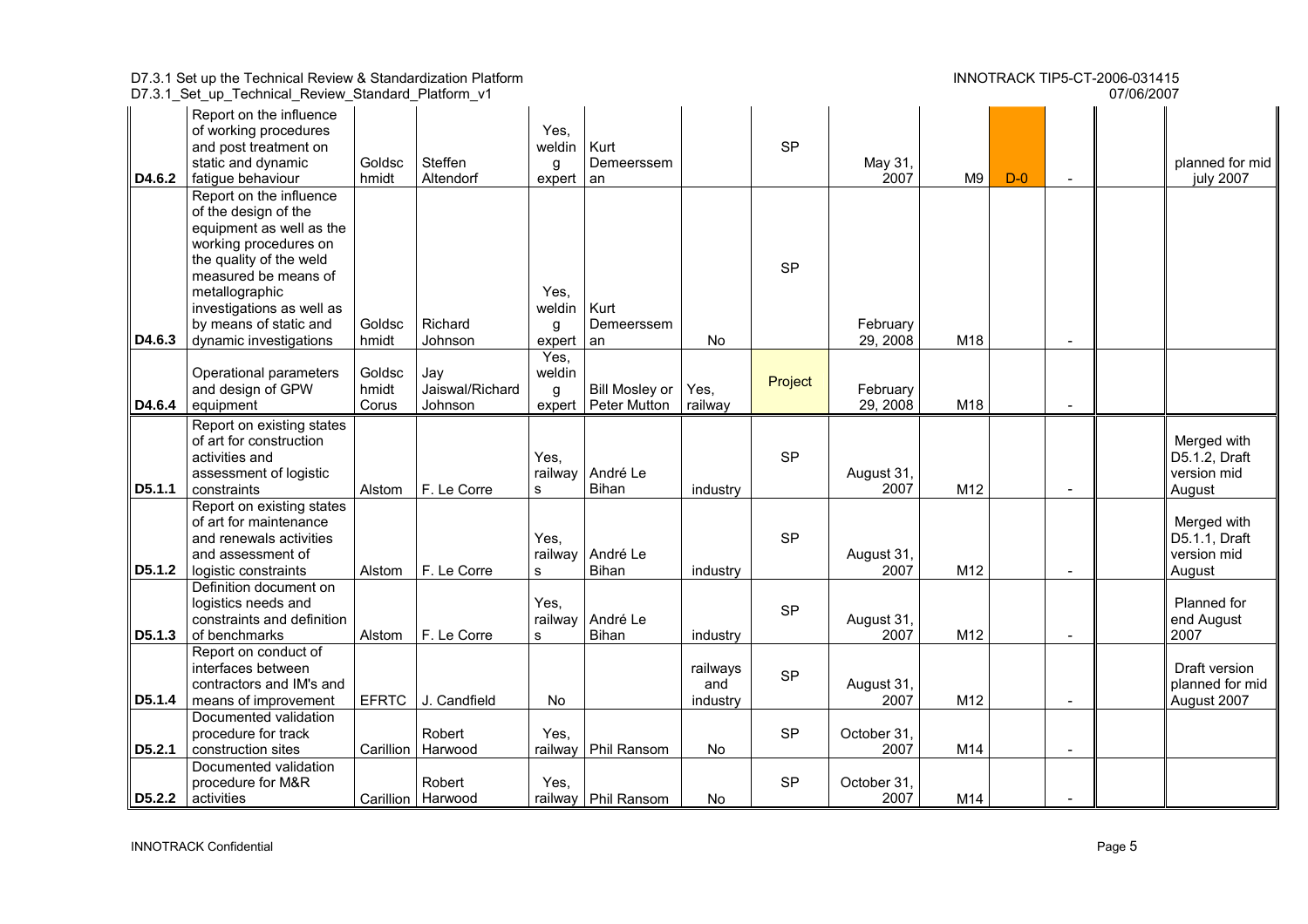|        | D7.3.1 Set up the Technical Review & Standardization Platform<br>D7.3.1_Set_up_Technical_Review_Standard_Platform_v1                                                                |                        |                       |           |                                                               | INNOTRACK TIP5-CT-2006-031415<br>07/06/2007 |           |                      |                |       |                |                   |                                   |
|--------|-------------------------------------------------------------------------------------------------------------------------------------------------------------------------------------|------------------------|-----------------------|-----------|---------------------------------------------------------------|---------------------------------------------|-----------|----------------------|----------------|-------|----------------|-------------------|-----------------------------------|
| D6.1.1 | Report about existing<br>models and tools                                                                                                                                           | <b>BV</b>              | <b>Ulla Espling</b>   | No        |                                                               | SP <sub>6</sub>                             | <b>SP</b> | November<br>30, 2006 | M3             | $D-0$ | Y              | May 23,<br>2007   |                                   |
| D6.1.2 | Incorporating rules and<br>standards                                                                                                                                                | <b>BV</b>              | <b>Ulla Espling</b>   | No        |                                                               |                                             | <b>SP</b> | February<br>28, 2007 | M6             | $D-0$ | Y              | May 23,<br>2007   |                                   |
| D6.2.1 | Unique boundary<br>conditions for LCC<br>analysis of railway<br>infrastructure (including<br>LCC keys, technical and<br>management views)                                           | <b>ADIF</b>            | Gloria Corzo<br>Uceda | Yes       | Olga<br>Tzadikov,<br><b>ALD</b><br>Prof. P. Veit.<br>TU Graz  | All SPs                                     | Project   | April 30,<br>2007    | M8             | $D-0$ | $\sim$         |                   | First draft<br>delivered          |
| D6.2.2 | New and innovative tools<br>and models                                                                                                                                              | <b>ADIF</b>            | Gloria Corzo<br>Uceda | No        |                                                               | SP <sub>6</sub>                             | <b>SP</b> | May 31,<br>2007      | M9             | $D-0$ |                |                   | First draft<br>delivered          |
| D6.2.3 | Improvements and<br>validation of tools                                                                                                                                             | <b>ADIF</b>            | Gloria Corzo<br>Uceda | <b>No</b> |                                                               | SP <sub>6</sub>                             | <b>SP</b> | August 31<br>2007    | M12            |       |                |                   | As planned                        |
| D6.2.4 | Database and<br>requirements                                                                                                                                                        | <b>ADIF</b>            | Gloria Corzo<br>Uceda | No        |                                                               | All SPs                                     | Project   | August 31<br>2007    | M12            |       | $\blacksquare$ |                   | As planned                        |
| D6.3.1 | Boundary conditions for<br>RAMS analysis of<br>railway infrastructure                                                                                                               | ÖBB                    | Wilhelm Saliger       | Yes       | Olga<br>Tzadikov,<br><b>ALD</b><br>Dr. H. Jung,<br><b>IZP</b> | All SPs<br>and<br>railways                  | Project   | April 30,<br>2007    | M8             | $D-0$ |                |                   | First draft<br>delivered          |
| D6.3.2 | <b>Requirements for RAMS-</b><br>analysis of railway<br>infrastructure regarding<br>deterioration rates,<br>influence functions,<br>statistical methods,<br>monitoring method, etc. | ÖBB                    | Wilhelm Saliger       | Yes       | Olga<br>Tzadikov,<br><b>ALD</b><br>Dr. H. Jung,<br><b>IZP</b> | All SPs<br>and<br>railways                  | Project   | May 31,<br>2007      | M <sub>9</sub> | $D-0$ |                |                   | Planned for<br>end August<br>2007 |
| D6.3.3 | Identification of<br>necessary developments                                                                                                                                         | ÖBB                    | Wilhelm Saliger       | No        |                                                               |                                             | <b>SP</b> | November<br>30, 2007 | M15            |       |                |                   |                                   |
| D6.5.1 | Modular LCC/RAMS<br>models                                                                                                                                                          | $\mathsf{D}\mathsf{B}$ | Nicole<br>Kumpfmüller | No        |                                                               |                                             | Project   | February<br>29, 2008 | M18            |       |                |                   |                                   |
| D6.5.2 | Cost drivers                                                                                                                                                                        | DB                     | Nicole<br>Kumpfmüller | No        |                                                               | All SPs,<br>railways                        | Project   | February<br>29, 2008 | M18            |       |                |                   |                                   |
| D7.1.1 | Set up project private<br>and public web-site                                                                                                                                       | <b>UIC</b>             | Hugo Michel           | No        |                                                               |                                             | Project   | October 31,<br>2006  | M2             | $D-0$ | Y              | March<br>20, 2007 |                                   |
|        | Set up the Dissemination<br>$D7.1.2$ Platform                                                                                                                                       | <b>UIC</b>             | <b>PLAUD Marie</b>    | No        |                                                               |                                             | Project   | October 31,<br>2006  | M2             | $D-0$ | Y              | March<br>20, 2007 |                                   |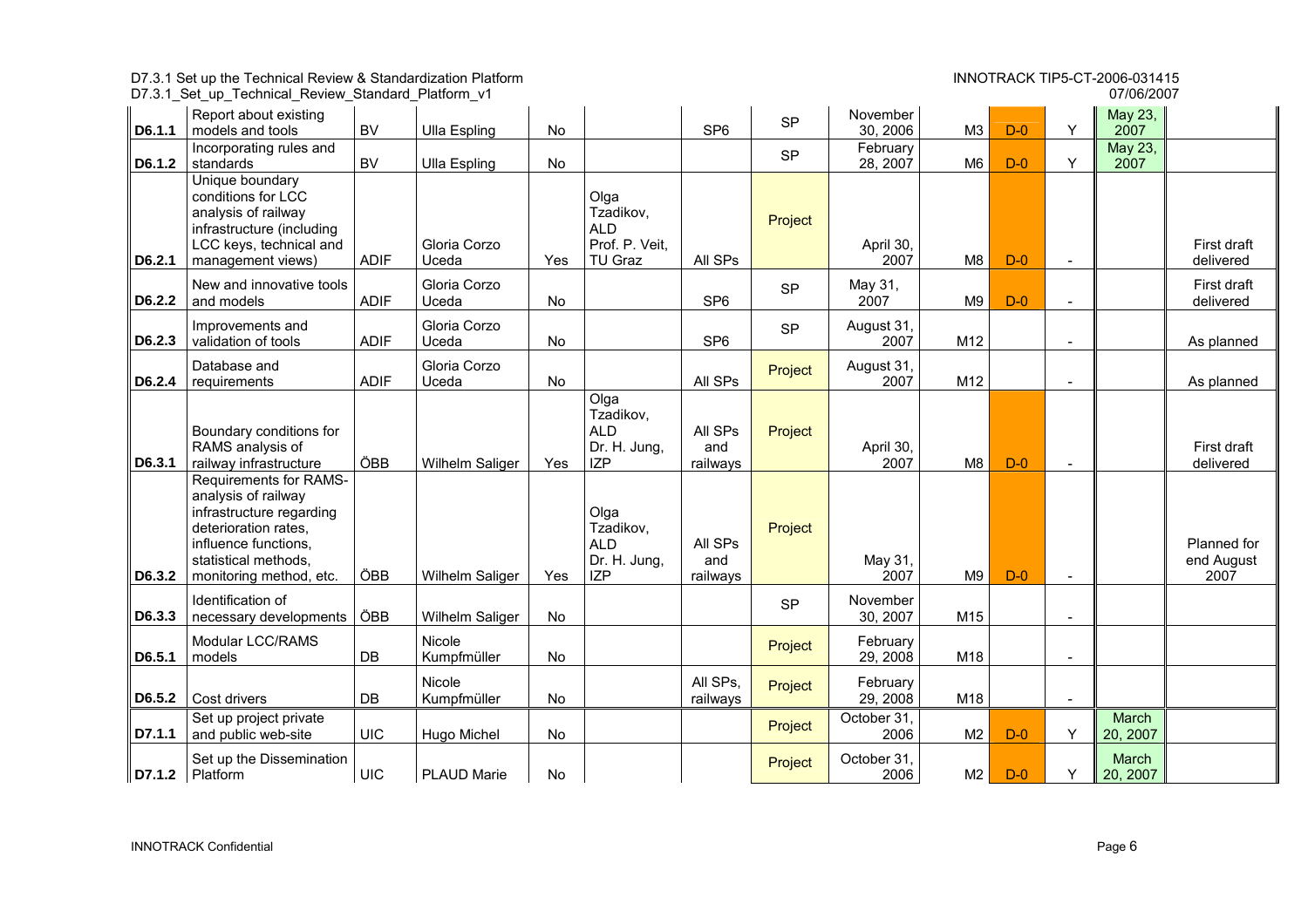07/06/2007

|  | D7.3.1 Set up Technical Review Standard Platform v1 | 07/06/2007 |
|--|-----------------------------------------------------|------------|
|  |                                                     |            |

|        | Planning Report: set up                                                                          |                      |                                       |           |                                                       |                                     |          |                      |                |       |                          |                 |                                 |
|--------|--------------------------------------------------------------------------------------------------|----------------------|---------------------------------------|-----------|-------------------------------------------------------|-------------------------------------|----------|----------------------|----------------|-------|--------------------------|-----------------|---------------------------------|
|        | Network of Industries                                                                            |                      |                                       |           |                                                       |                                     | Project  |                      |                |       |                          |                 |                                 |
| D7.1.3 | and Infrastructure<br>Managers                                                                   | UIC/<br><b>UNIFE</b> | Björn Paulsson<br>Michael Bayley      | No        |                                                       |                                     |          | October 31<br>2006   | M <sub>2</sub> | $D-0$ | Y                        | June 1.<br>2007 |                                 |
|        |                                                                                                  |                      |                                       |           |                                                       | Yes.<br>railways                    |          |                      |                |       |                          |                 |                                 |
| D7.1.4 | Draft Dissemination Plan                                                                         | <b>UIC</b>           | Marie Plaud.<br><b>Bjorn Paulsson</b> | <b>No</b> |                                                       | and<br>industry                     | Project  | December<br>31, 2006 | M4             | $D-0$ | $\overline{\phantom{a}}$ |                 | planned for 30<br>April 07      |
| D7.1.5 | Report on the<br>dissemination activities<br>and proposal for further<br>actions/update          | <b>UIC</b>           | <b>Bjorn Paulsson</b>                 | <b>No</b> |                                                       |                                     | Project  | January 31,<br>2008  | M17            |       | $\overline{\phantom{a}}$ |                 |                                 |
| D7.1.6 | 3 Network Meetings                                                                               | <b>UIC</b>           | <b>Bjorn Paulsson</b>                 | <b>No</b> |                                                       |                                     | Project  | February<br>29, 2008 | M18            |       | $\sim$                   |                 |                                 |
| D7.2.1 | Establishment of<br><b>Training Platform</b>                                                     | DB                   | Nicole<br>Kumpfmüller                 | No        | Olga<br>Tzadikov,<br><b>ALD</b><br><b>DB</b> Training | Yes,<br>railways                    | Project  | February<br>28, 2007 | M <sub>6</sub> | $D-0$ |                          |                 | planned for 31<br>Mai 07        |
| D7.2.2 | Report on current<br>practices for<br>training/education of<br>track staff                       | DB                   | Nicole<br>Kumpfmüller                 | No        | <b>DB</b> Training                                    | Yes,<br>railways                    | Project  | August 31,<br>2007   | M12            |       | $\sim$                   |                 | meeting<br>planned July<br>2007 |
| D7.2.3 | Identification of needs<br>and specifications for<br>coherent training<br>programmes             | DB                   | Nicole<br>Kumpfmüller                 | No        |                                                       | Yes,<br>railways                    | External | February<br>29, 2008 | M18            |       | $\sim$                   |                 | meeting<br>planned July<br>2007 |
| D7.3.1 | Set up the Technical<br>Review &<br><b>Standardisation Platform</b>                              | UIC/<br><b>UNIFE</b> | Björn Paulsson<br>Michael Bayley      | No        |                                                       |                                     | Project  | October 31<br>2006   | M <sub>2</sub> | $D-0$ | Υ                        |                 | delivered                       |
| D7.3.2 | <b>Draft Technical Review</b><br>& Standardisation<br>Platform work<br>programme and<br>schedule | UIC                  | Björn Paulsson                        | No        |                                                       |                                     | Project  | November<br>30, 2006 | M3             | $D-0$ | $\sim$                   |                 | planned for 15<br>June 07       |
|        | Report on Technical<br>Review &<br><b>Standardisation Platform</b><br>D7.3.3   progress/results  | <b>UIC</b>           | Björn Paulsson                        | <b>NO</b> |                                                       | Yes,<br>railways<br>and<br>industry | Project  | January 31,<br>2008  | M17            |       | $\overline{\phantom{a}}$ |                 | a workshop in<br>October 2007   |